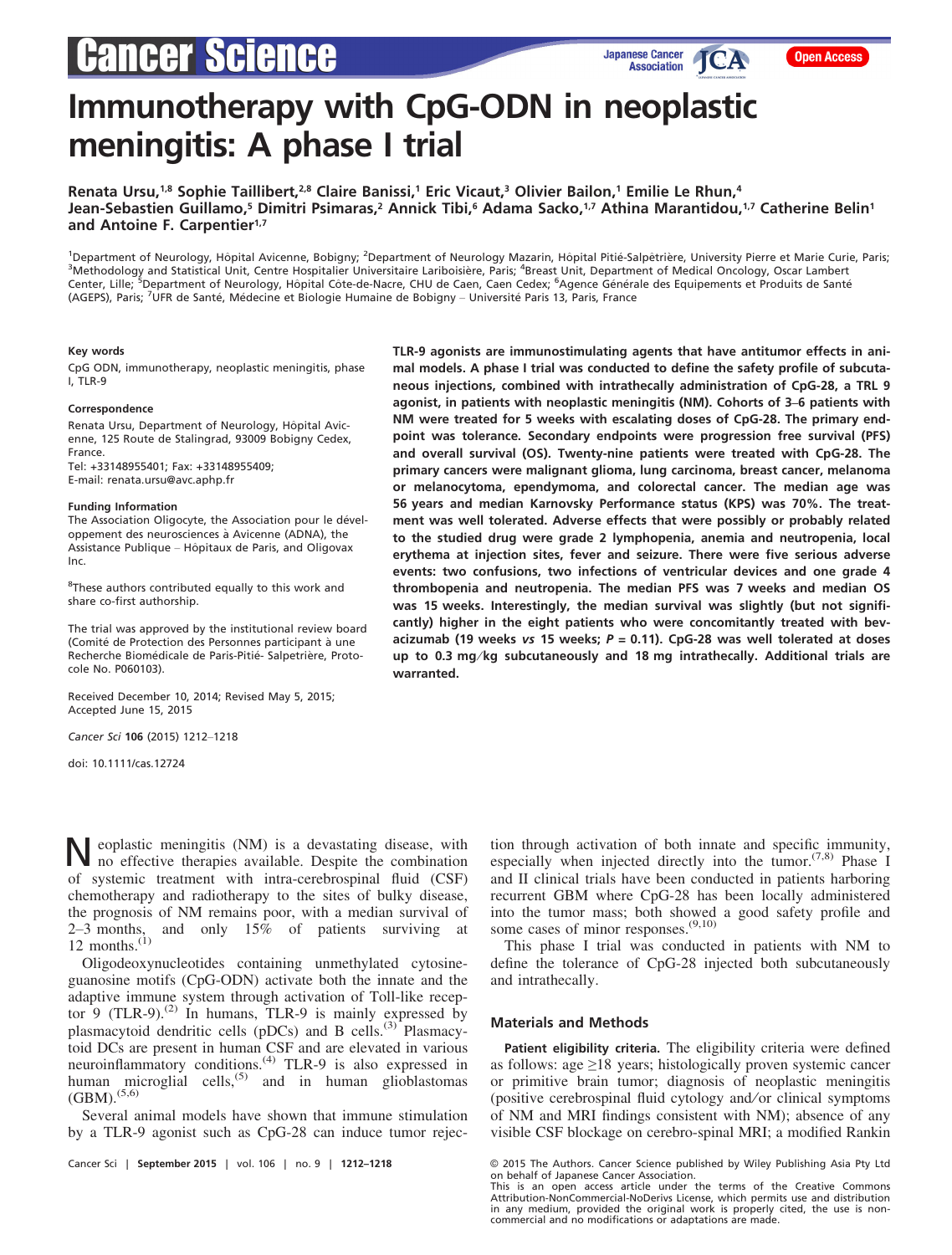index  $\geq$ 3; life expectancy  $\geq$ 2 months; and adequate contraception. The exclusion criteria were pregnancy; breast-feeding; history of autoimmune disease; breast cancer NM either responding to or not previously treated with intra-CSF methotrexate; lymphomatous meningitis; contraindication to MRI; platelets  $\approx$ 80 000/mm<sup>3</sup>; neutrophils  $\leq$ 500/mm<sup>3</sup>; lymphocytes  $\leq$ 300/mm<sup>3</sup>; coagulation disorders. All patients signed an informed consent form, which was approved by the institutional review board (Comité de Protection des Personnes participant à une Recherche Biomédicale de Paris-Pitié- Salpetrière; Protocole No. P060103).

Treatment and drug administration. The TLR-9 agonist CpG-28 (sequence 5'-TAAACGTTATAACGTTATGACGTCAT-3'), synthesized with a wholly phosphorothioate backbone was supplied by Oligovax (Paris, France) and AGEPS (Agence Générale des Equipements et Produits de Santé). Cohorts of 3-6 patients were treated for 5 weeks with escalating doses of CpG-28 following a Fibonacci design (level 1: 0.1 mg/kg per week subcutaneously (SC); level 2: 0.3 mg/kg per week SC; level 3: 0.3 mg ⁄ kg SC associated with 3 mg intra-CSF every other week; level 4: 0.3 mg/kg SC associated with 7 mg intra-CSF every other week; level 5: 0.3 mg/kg SC associated with 12 mg intra-CSF every other week; and level 6: 0.3 mg/kg SC associated with 18 mg intra-CSF every other week). After level 4, because the dose-limiting toxicity (DLT) was not reached, the protocol was amended to add two supplementary levels (5 and 6) and to allow additional intrathecal injections (1 per month) for the patients showing clinical and/or radiological improvement.

In addition to their usual treatment, patients received clobazam (10 mg before every intrathecal injection and 10 mg during the 3 days after the intra-CSF injection) to prevent seizures and at least 20 mg of prednisolone to prevent arachnoiditis. Concomitant treatments with antiepileptics and any other approved chemotherapeutic agents were allowed if deemed appropriate by the physician in charge of the patient.

Evaluation of the patients. Patients were assessed every week during the initial 5 weeks, and then every 15 days for a month, and then monthly until progression. At each visit, neurological and general examinations, complete blood count, serum biochemistry, and liver function tests were performed. The CSF was examined at each intrathecal injection. Antinuclear antibody titers were measured at baseline, day 30 and 60. Toxicity was graded according to the NCI expanded Common Toxicity Criteria (NCI CTC 3.0).

Spinal and cerebral MRI were performed 4 and 8 weeks after treatment, and then every other month. A complete response was defined as the complete disappearance of all enhancing lesions on MRI for at least 4 weeks on two consecutive images, and a negative CSF cytology, confirmed on three different consecutive CSF studies on days 0, 3 and 30, if the initial cytology was positive. A partial response was defined as  $a \geq 50\%$  decrease of the sum of products of diameters of all measurable enhancing lesions on MRI for at least 4 weeks, without any new lesions. Progression was defined as  $a \geq 25\%$  increase in the sum of the products of diameters of enhancing lesions, the appearance of any new lesions on MRI. Stable disease applied to patients who did not qualify for complete or partial response, or progression.

Study design and quality insurance. This phase I trial was designed as an open-label, non-randomized study. The first three patients at a dose level were observed for 4 weeks after CpG-28 administration. If no DLT was observed, the dose was then escalated to the next level. If one instance of DLT was observed among the initial three patients, an additional three patients had to be treated at that dose level with no further DLT for dose escalation to proceed. If two instances of DLT were observed at a dose level, a total of six patients had to be treated at the previous level. The maximum tolerated dose (MTD) was the highest dose to cause DLT in no more than one of six patients. DLT was defined as grade 4 toxicity occurring within 1 month after administration of CpG-28. Evidence for severe autoimmune diseases was also considered to be DLT, irrespective of the delay after drug administration. An independent scientific committee that approved each dose escalation monitored all recorded data.

Statistical analysis and end points. Demographic and baseline characteristics were recorded as medians (with ranges) for continuous variables and proportions for categorical variables. The progression-free survival (PFS) was measured from the date of enrolment to the first date of disease progression or of death from any cause. The overall survival (OS) was measured from the date of enrolment to the date of death from any cause.

IP-10 assay. Venous blood samples, drawn into EDTA-containing Vacutainer tubes, were centrifuged and the supernatants were stored at  $-70^{\circ}$ C. IP-10 concentration was assessed using a human IP-10 ELISA Kit (RayBiotech, Norcross, GA, USA).

### **Results**

Patient characteristics. Thirty patients were included between March 2007 and May 2012, but one patient did not receive the experimental drug because of persisting abnormal liver functions after the screening. The characteristics of the 29 treated patients are summarized in Table 1.

# Table 1. Patients' characteristics

| Patients characteristics                       | No. patients<br>29 | $\frac{0}{0}$ |
|------------------------------------------------|--------------------|---------------|
| Sex                                            |                    |               |
| Male                                           | 12                 | 41            |
| Female                                         | 17                 | 59            |
| Age, years                                     |                    |               |
| Median (range)                                 | $56(21-71)$        |               |
| <b>KPS</b>                                     |                    |               |
| Median (range)                                 | $80(50-100)$       |               |
| >70%                                           | 21                 | 72            |
| <70%                                           | 8                  | 28            |
| Primary cancer                                 |                    |               |
| Glioma (WHO grade III and IV)                  | 15                 | 51.5          |
| Breast cancer                                  | 3                  | 10.3          |
| Small cells lung cancer                        | $\overline{2}$     | 6.9           |
| Non small cells lung cancer                    | 6                  | 20.7          |
| Colorectal adenocarcinoma                      | 1                  | 3.4           |
| Melanoma                                       | 1                  | 34            |
| Melanocytoma                                   | 1                  | 3.4           |
| Ependymoma                                     | 1                  | 3.4           |
| Time from diagnosis of NM to inclusion, months |                    |               |
| Median (range)                                 | $0.8(0.1-101.9)$   |               |
| Prior therapy for NM                           |                    |               |
| <b>WBRT</b>                                    | 4                  | 14            |
| Chemotherapy                                   | 8                  | 28            |
| None                                           | 18                 | 62            |
| Route of administration ( $n = 23$ )           |                    |               |
| Ventricular device                             | 5                  | 22            |
| Lumbar puncture                                | 15                 | 65            |
| Ventricular device or lumbar puncture          | 3                  | 13            |

KPS, Karnovsky Performance Status; NM, neoplastic meningitis; WBRT, whole brain radiation therapy; WHO, World Health Organization.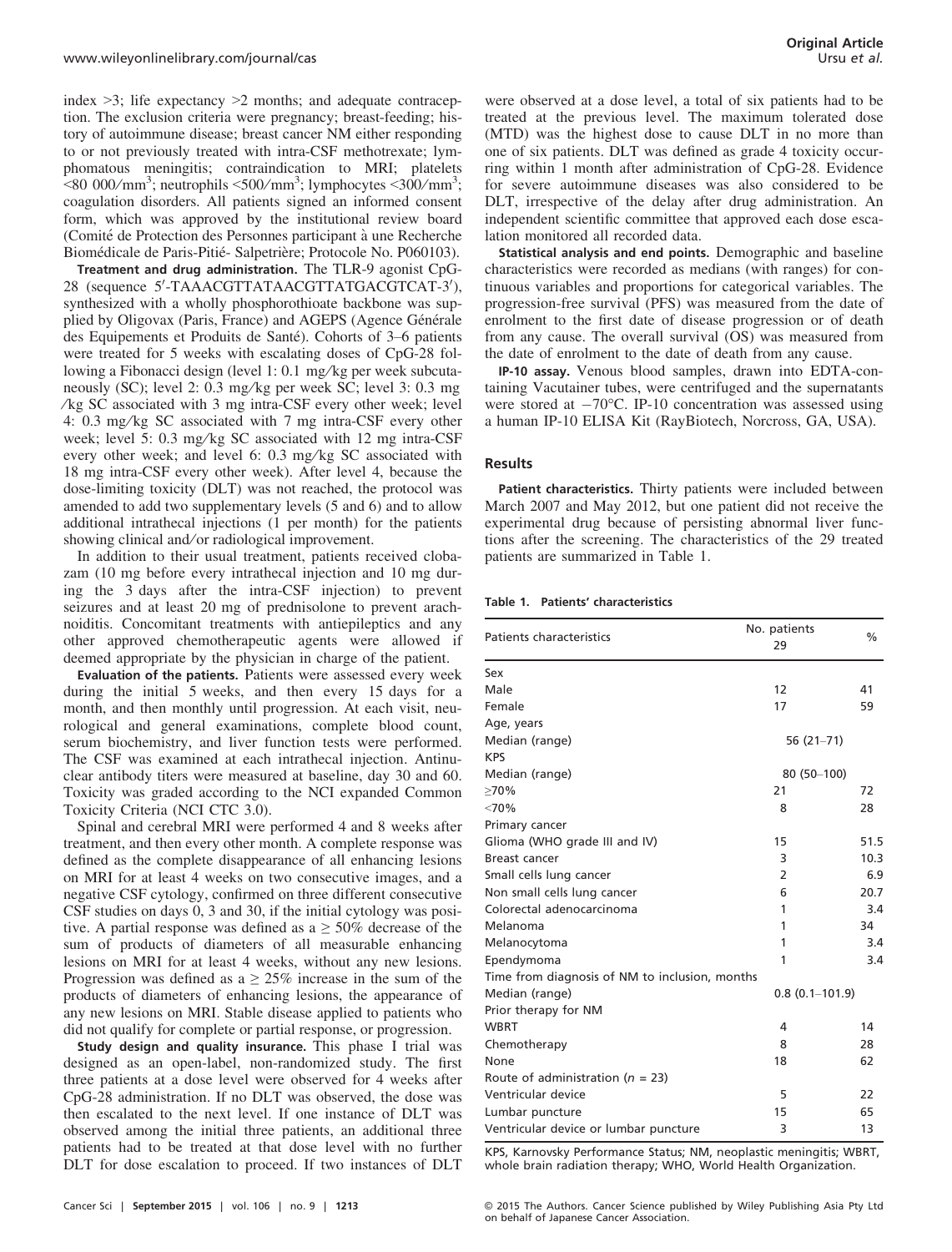Table 2. Adverse events (≥grade 2) probably or possibly related to the procedure of studied drug according to the investigator in charge of the patient

| Adverse event                    | Dose level                          |                                     |                                                        |                                                         |                                                         |                                                         |  |
|----------------------------------|-------------------------------------|-------------------------------------|--------------------------------------------------------|---------------------------------------------------------|---------------------------------------------------------|---------------------------------------------------------|--|
|                                  | 0.1 mg/kg per<br>week SC<br>$n = 3$ | 0.3 mg/kg per<br>week SC<br>$n = 3$ | 0.3 mg/kg per<br>week SC<br>3 mg/15 days IT<br>$n = 3$ | 0.3 mg/kg per<br>week SC<br>7 mg/15 days IT<br>$n = 12$ | 0.3 mg/kg per<br>week SC<br>12 mg/15 days IT<br>$n = 3$ | 0.3 mg/kg per<br>week SC<br>18 mg/15 days IT<br>$n = 5$ |  |
| Clinical                         |                                     |                                     |                                                        |                                                         |                                                         |                                                         |  |
| Fever $> 38.0$ °C                | 2                                   |                                     |                                                        | 6                                                       |                                                         |                                                         |  |
| Seizure                          |                                     |                                     |                                                        | 5                                                       | Δ                                                       |                                                         |  |
| Local erythema (SC<br>injection) | 3                                   |                                     |                                                        | 6                                                       |                                                         | 4                                                       |  |
| Ommaya reservoir<br>infection    |                                     |                                     |                                                        | $1+$                                                    | $1\dagger$                                              |                                                         |  |
| Arachnoiditis                    |                                     |                                     |                                                        |                                                         | $1+$                                                    | 1 <sup>†</sup>                                          |  |
| Intra-cerebral<br>hematoma       |                                     |                                     |                                                        |                                                         | $1\dagger$                                              |                                                         |  |
| Biological                       |                                     |                                     |                                                        |                                                         |                                                         |                                                         |  |
| Lymphopenia                      |                                     |                                     |                                                        |                                                         |                                                         |                                                         |  |
| Grade 2                          |                                     |                                     |                                                        | 4                                                       |                                                         |                                                         |  |
| Grade 3                          |                                     |                                     |                                                        |                                                         |                                                         |                                                         |  |
| Grade 4                          |                                     |                                     |                                                        |                                                         |                                                         |                                                         |  |

†Severe adverse event (SAE).

Toxicity. There were 159 adverse events (AEs) reported; 72 were considered as possibly being related to the procedure or studied drug, according to the investigator in charge of the patient, and five of which were considered as severe AE (SAE). AEs  $\geq$ grade 2 are summarized in Table 2.

Temperature over 38°C during 24–48 h after CpG-28 injection was noted in 10 patients, was well tolerated and disappeared within 5 days without antibiotics. A relationship with the studied drug is probable.

Local erythema after the subcutaneous injections was seen in 16 patients, was well tolerated and disappeared within 1 week without any treatment. In nine patients, this local erythema was observed after each subcutaneous injection.

Seven patients experienced grade 3 lymphopenia (<500 /mm<sup>3</sup>); four of them already had a grade 2 lymphopenia at the time of inclusion. All of these patients had chemotherapy between 1 and 4 months before study enrolment and/or received concomitant chemotherapy during the protocol, leaving the relationship with the studied drug uncertain.

Within 7 days following administration of CpG-28 into the CSF, 11 patients experienced short partial seizures, which were possibly related to the treatment. All seizures resolved without recurrence following adjustments with anticonvulsant medication.

In addition, there were five SAEs considered as possibly or probably related to the protocol. Two SAEs (arachnoiditis, occurring within 24 h after intra-CSF injection) were considered to be related to the infusion of CpG. Patient 22 had confusion and fever 24 h after the second CpG-28 intrathecal injection. Patient 28 had confusion and fever (above 38.5°C) 8 h after the first CpG-28 intrathecal injection. Both patients fully recovered once the steroid dosage was increased. There were two infections of the Ommaya reservoir (patients 18 and 24). Patient 19 had a subarachnoid hemorrhage 7 days after the first injection, in association with a grade 4 thrombopenia and a grade 4 neutropenia, probably related to concomitant chemotherapy with fotemustine.

There were no treatment-related deaths, and we found no evidence for autoimmune disease after administration of CpG-28.

400 200

Dose escalation and dose-limiting toxicity. In level 4, three patients (patients 10, 12 and 15) died prematurely before the end of the protocol, due to tumor progression, and one patient (patient 19) stopped the treatment at day 7 because of an SAE that was not deemed to be related to the study drug. The independent scientific committee recommended the inclusion of six supplementary patients. Because no DLT was seen at this dose level, the protocol was then amended to add two supplementary levels (5 and 6).

One adverse event was considered as a probable DLT at level 6 (patient 28). This patient developed a grade 4 arachnoiditis. As no other DLTs were observed at this last dose level, the MTD was not reached in this study, as could be expected with a non-cytotoxic drug.



Fig. 1. Assessment of interferon-inducible protein-10 (IP-10) in the plasma of 10 patients (two in level 1; one in level 3; two in level 4 and five in level 6), immediately before and 24 h after the first CpG-ODN administration. IP-10 levels were determined by ELISA.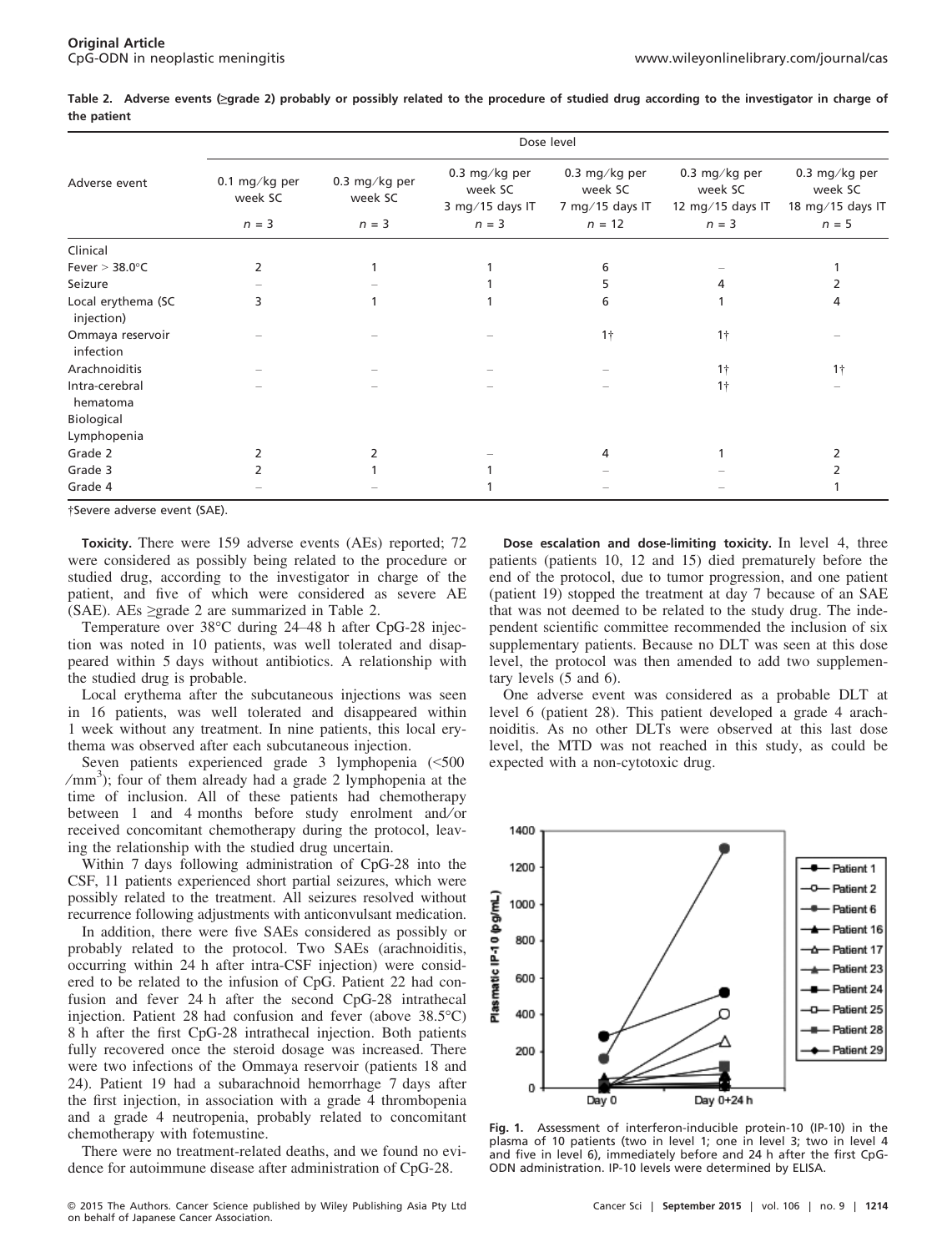Serum IP-10 assessment and CSF studies. In 10 patients, we evaluated the plasma IP-10 levels immediately before and 24 h after the first CpG-28 SC administration (Fig. 1). A significant increase was seen 24 h after CpG-28 administration (median IP-10 14 before vs 95 pg/mL after CpG-28 administration,  $P = 0.02$ , Mann–Whitney test) and IP-10 levels returned to preinjection or baseline concentrations at day 7 (data not shown). No clear correlation was found between the plasmatic IP-10 levels and the intensity of local injection site reactions or pyrexia.

No significant decrease in proteinorachia or pleiocytosis was seen during the protocol. None of the seven patients showing

malignant cells at the time of inclusion achieved a complete clearing of malignant cells.

PFS and radiological response. The median PFS was 7 weeks (range, 1.0–81.0; Table 3). Four patients improved clinically (patients 7, 8, 9 and 18) and three radiological responses were observed (patients 8, 17 and 18; Table 3). These patients were concomitantly treated with chemotherapy or radiotherapy, making the role of CpG-28 unclear.

At level 4, two patients (patients 17 and 18) had clinical or radiological responses. Because of this improvement, in agreement with the independent scientific committee, these patients

|  |  | Table 3. Efficacy of CpG-28 and concomitant chemotherapy received by the patients during the study |  |  |  |
|--|--|----------------------------------------------------------------------------------------------------|--|--|--|
|--|--|----------------------------------------------------------------------------------------------------|--|--|--|

| Dose                             | Patient    | Primary cancer                                   | <b>KPS</b><br>improvement | Time until neurological | Survival<br>(weeks) | Concomitant oncological<br>treatment |                                   |
|----------------------------------|------------|--------------------------------------------------|---------------------------|-------------------------|---------------------|--------------------------------------|-----------------------------------|
|                                  |            |                                                  |                           | progression (weeks)     |                     | Radiotherapy                         | Chemotherapy                      |
| $0.1$ mg/kg                      | #01        | Melanocytoma                                     | No                        | 9                       | 15                  |                                      |                                   |
| per week SC                      | #02        | Ependymoma WHO grade<br>$\mathbf{III}$           | No                        | 9                       | 300 (alive)         |                                      |                                   |
|                                  | #03        | <b>Breast</b>                                    | <b>No</b>                 | 5                       | 7                   |                                      | Vinblastine $+$<br>Cyclophosmamid |
| $0.3$ mg/kg                      | #04        | <b>Breast</b>                                    | <b>No</b>                 | $\overline{4}$          | 5                   |                                      |                                   |
| per week SC                      | #05        | Glioblastoma                                     | No                        | 13                      | 16                  |                                      |                                   |
|                                  | #06        | Optic Astrocytoma WHO<br>$\mathbf{III}$          | No                        | 29                      | 29                  |                                      |                                   |
| $0.3$ mg/kg                      | #07        | <b>NSCLC</b>                                     | Yes                       | $\overline{4}$          | 8                   |                                      |                                   |
| per week SC                      | #08        | <b>SCLC</b>                                      | Yes                       | 21                      | 23                  | Spinal                               |                                   |
| 3 mg<br>$/15$ days IT            | #09        | Anaplastic<br>oligodendroglioma WHO<br>grade III | Yes                       | 23                      | 30                  |                                      | Carmustine                        |
| $0.3$ mg/kg                      | #10        | <b>NSCLC</b>                                     | No                        | 1                       | 3                   |                                      | Erlotinib                         |
| per week SC<br>7 mg              | #11        | <b>Breast</b>                                    | <b>No</b>                 | 6                       | 18                  |                                      | Cytarabine +<br>Cisplatine        |
| $/15$ days IT                    | #12        | Colorectal                                       | No                        | 2                       | 3                   |                                      |                                   |
|                                  | #13        | Mixte glioma WHO grade<br>$\mathbf{III}$         | Yes                       | 9                       | 26                  |                                      | Carboplatin +<br>Etoposide        |
|                                  | #14        | <b>NSCLC</b>                                     | <b>No</b>                 | 5                       | 10                  |                                      | Topotecane                        |
|                                  | #15        | <b>NSCLC</b>                                     | No                        | $\overline{2}$          | 4                   |                                      | Carboplatin +<br>Pemetrexed       |
|                                  | #16        | <b>NSCLC</b>                                     | No                        | 21                      | 23                  |                                      | Erlotinib,<br>Pemetrexed          |
|                                  | #17        | Anaplastic<br>oligoastrocytoma WHO<br>Grade III  | Stable                    | 22                      | 55                  |                                      | Carmustine,<br>Bevacizumab        |
|                                  | #18        | Glioblastoma                                     | Yes                       | 36                      | 40                  |                                      | Lomustine,<br>Bevacizumab         |
|                                  | #19        | Melanoma                                         | Stable                    | 10                      | 84                  |                                      | Fotemustine                       |
|                                  | #21        | Glioblastoma                                     | <b>No</b>                 | 4                       | 4                   |                                      | Bevacizumab                       |
|                                  | #22        | Glioblastoma                                     | No                        | 3                       | 9                   |                                      | Bevacizumab,<br>Lomustine         |
| $0.3$ mg/kg                      | #23        | Glioma WHO grade III                             | Stable                    | 81                      | 81                  |                                      | Bevacizumab                       |
| per week SC                      | #24        | Glioblastoma                                     | <b>No</b>                 | 9                       | 14                  |                                      |                                   |
| $12 \text{ mg}$<br>$/15$ days IT | #25        | Glioblastoma                                     | No                        | 5                       | 6                   | Spinal<br>thoracic                   | Bevacizumab                       |
| $0.3 \text{ mg/kg}$              | #26        | <b>NSCLC</b>                                     | Stable                    | 19                      | 28                  |                                      | Docetaxel                         |
| per week SC                      | #27        | Glioblastoma                                     | No                        | $\overline{7}$          | 15                  |                                      | Lomustine                         |
| 7 mg                             | #28        | Glioblastoma                                     | No                        | 4                       | $\overline{7}$      |                                      |                                   |
| $/15$ days IT                    | #29<br>#30 | Glioblastoma<br>Glioblastoma                     | No<br>Stable              | 4<br>11                 | 8<br>29             |                                      | Bevacizumab<br>Bevacizumab        |
|                                  |            |                                                  |                           |                         |                     |                                      |                                   |

KPS, Karnovsky Performance Status; NSCLC, non-small cell lung cancer; SC, subcutaneously; SCLC, small cell lung cancer; WHO, World Health Organization.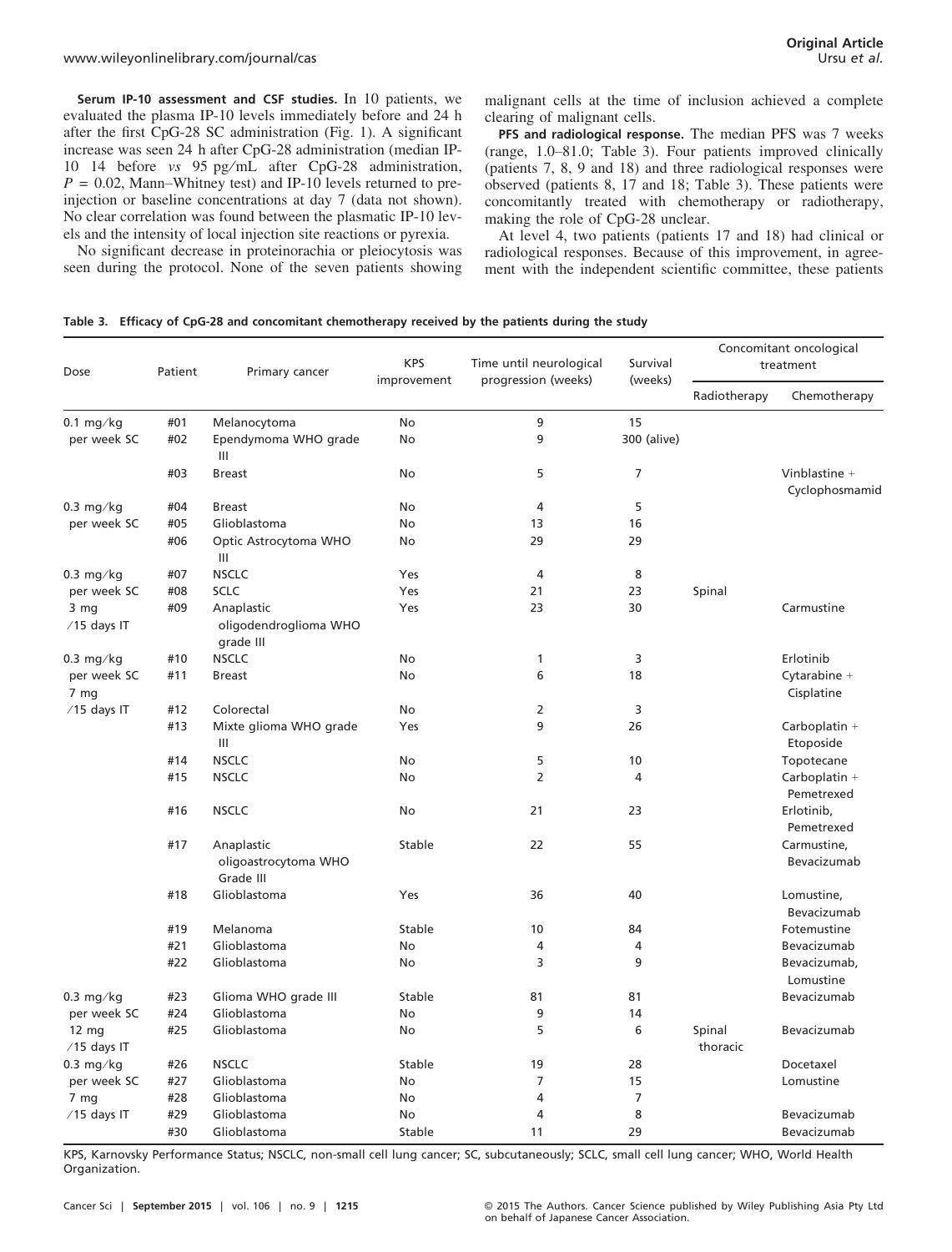Original Article<br>CpG-ODN in neoplastic meningitis



were allowed to receive CpG-ODN intrathecally every month until clinical progression.

Three patients showed a remarkable evolution. Patient 2, who had a grade III ependymoma (with a chronic evolution already before inclusion) was stable for 9 weeks during the protocol, and is still alive 6 years after inclusion. Patient 17 showed a clinical and a radiological improvement after the association of CpG-28 and bevacizumab (Fig. 2). He remained stable for 5 months, and died at 12.5 months. Patient 18 had a clinical improvement after the concomitant treatment with CpG-28 and bevacizumab, remained stable for 8 months and died at 8.8 months.

Survival and patient follow-up. The median overall survival in the 29 patients was 15 weeks (range, 3–300; Fig. 3a). Interestingly, the median survival tended to be higher in the patients  $(n = 8)$  who were concomitantly treated with bevacizumab and intrathecal CpG28, although this trend was not significant (19 weeks vs 15 weeks for patients treated with CpG-28 and bevacizumab vs CpG-28 without bevacizumab;  $P = 0.11$ ; Fig. 3b).

# Discussion

Neoplastic meningitis (NM) remains challenging for clinical oncologists, because of its resistance to treatments and poor  $o$ utcome.<sup> $(1,11)$ </sup> As most therapeutic agents are not able to cross the blood–brain barrier, direct intrathecal administration has been proposed as a local approach to circumvent the blood-CSF barrier. However, the number of anticancer drugs that can be safely administered by the intrathecal route is limited. CpG ODNs are powerful new immunostimulating agents that are Fig. 2. Radiological evolution of MRI (axial postcontrast T1 weighted image) in patient 17. (a) and (b): at screening; c and d: after 7 intrathecal CpG-28 injections combined with 11 cycles of bevacizumab (7.8 months later).

currently in clinical trials in cancer patients.(9,10) In this study, we demonstrated the feasibility of administering CpG-ODN intrathecally for patients with NM.

Safety was the primary endpoint of this trial. Subcutaneous and intrathecal administration of CpG-28 was generally well tolerated and the toxicity profile was very similar to those reported in other clinical trials using CpG-ODN.<sup>(9,10,12)</sup> Symptoms relating to the inflammatory properties of CpG-28 were the most significant toxicity observed. These inflammatory reactions were local in the case of subcutaneous injections (55% of patients), and could induce mild fever (38% of patients). When CpG-28 was injected into the CSF, arachnoiditis was observed in two patients, which was self-limited in one patient and reversible with increased steroid levels for both patients who experienced this toxicity. This arachnoiditis was severe enough in one patient to be considered as a DLT. Short partial seizures, possibly related to arachnoiditis, also occurred in 11 patients (41%) within 7 days of CpG-28 administration, but were easily manageable with anticonvulsant treatments. Asymptomatic lymphopenia was the most frequent adverse event (66%). It remains unclear whether the lymphopenia was related to the studied drug or to previous treatments with chemotherapy. This is a common biological event seen in CpG trials that is counterintuitive with a drug that stimulates lymphoproliferation.<sup>(9,10,12–14)</sup> The mechanisms underlying these lymphopenia remain unclear and might be related to a margination process.<sup>(15)</sup> In summary, a DLT was observed in only one patient, and the MTD was therefore not reached.

IP-10 is an immune chemokine induced by TLR-9 activation.(2,15) In our patients, treatment with CpG-28 modulated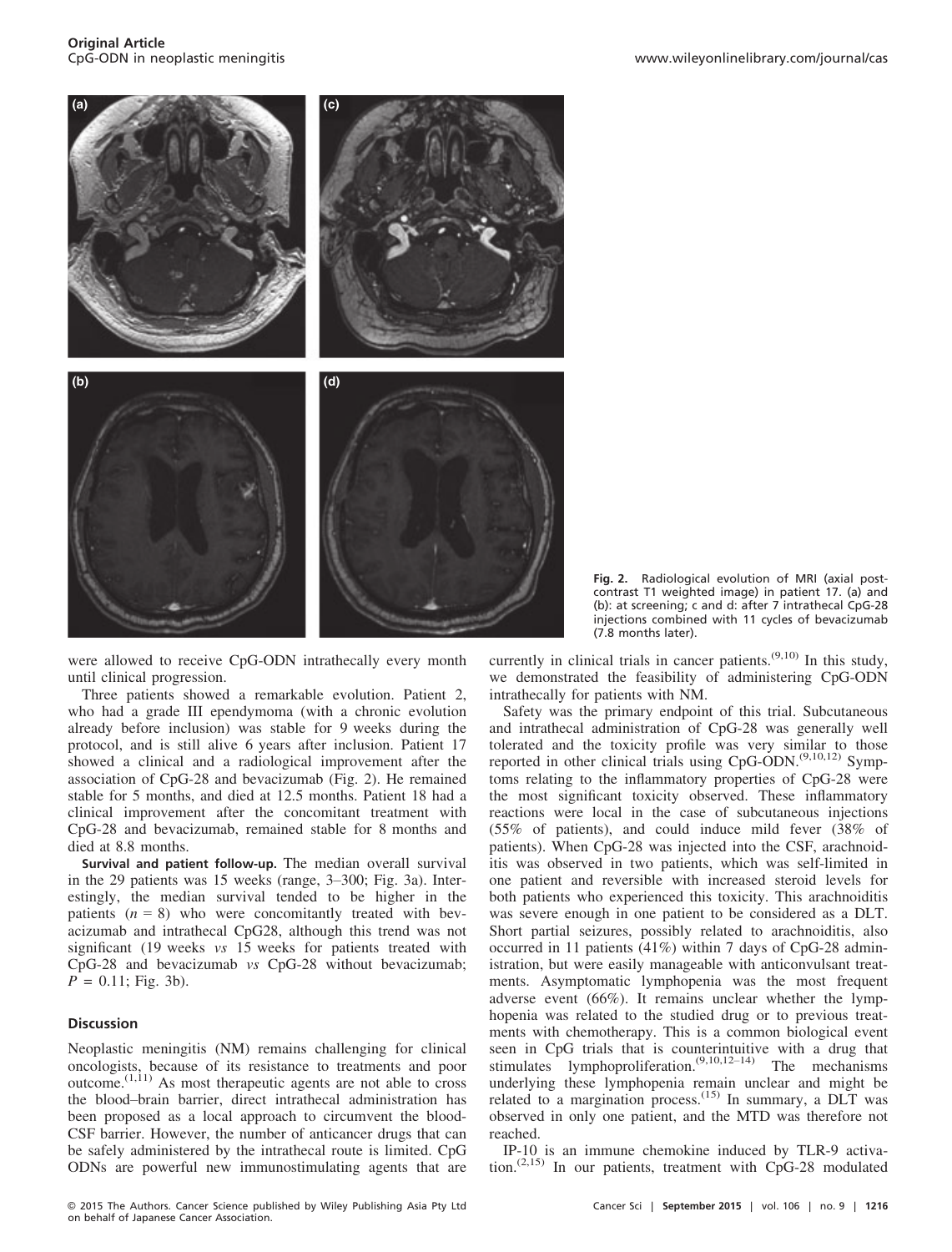

Fig. 3. (a) Kaplan–Meier survival curve of patients treated within the protocol. (b) Kaplan–Meier survival curve of patients with glioma treated with combined subcutaneous and intrathecal CpG-28 (levels 3–6), without ( $n = 15$ ) or concomitantly with ( $n = 8$ ) bevacizumab ( $P = 0.11$ ).

plasma IP-10 levels. This is consistent with the TH1-like pattern of activation of the innate immune system previously observed after subcutaneous injections of CpG-ODN in healthy humans<sup>(2,16)</sup> or in cancer patients.<sup>(17,18)</sup> Interestingly, the response to CpG-28 was heterogeneous among patients, some responding by a marked elevation of plasma IP-10 (and CSF levels, data not shown), whereas the others responded poorly. This is in contrast with the studies performed on healthy volunteers in which every subject showed an increase in serum

### References

- 1 Le Rhun E, Taillibert S, Chamberlain MC. Carcinomatous meningitis: leptomeningeal metastasis in solid tumors. Surg Neurol Int 2013; 4 (Suppl 4): S265–88.
- 2 Krieg AM, Efler SM, Wittpoth M, Al Adhami MJ, Davis HL. Induction of systemic TH1-like innate immunity in normal volunteers following subcutaneous but not intravenous administration of CPG 7909, a synthetic B-class CpG oligodeoxynucleotide TLR9 agonist. J Immunother 2004; 27: 460–71.
- 3 Takeshita S, Takeshita F, Haddad DE, Janabi N, Klinman DM. Activation of microglia and astrocytes by CpG oligodeoxynucleotides. NeuroReport 2001;  $12 \cdot 3029 - 32$
- 4 Pashenkov M, Huang YM, Kostulas V, Haglund M, Söderström M, Link H. Two subsets of dendritic cells are present in human cerebrospinal fluid. Brain 2001; 124 (Pt 3): 480–92.

IP-10 levels after SC CpG-ODN administration.<sup>(2)</sup> This discrepancy may be related to the health of the patient, given that impaired immunity is commonly observed in patients with cancer, especially when treated with chemotherapy. No consistent association was observed between IP-10 plasmatic levels, local injection site reactions, hyperthermia and tumor response. This result is in line with the other clinical studies evaluating CpG-ODN for the treatment of different tumors.<sup>(17,18)</sup> However, the small sample size in this study may have confounded these results, and further investigations in larger patient cohorts are required for confirmation of our results.

No conclusion on the efficacy of CpG in NM can be drawn from this phase 1 study with escalating doses. In addition, most patients were concomitantly treated with chemotherapy, which was allowed, for ethical reasons, when deemed necessary. Eight patients (levels 4, 5 and 6) with meningeal gliomatosis were treated concomitantly with bevacizumab. Interestingly, the median survival was higher in these patients when compared to the other patients, although not significantly so. In addition, two of these patients showed radiological and a prolonged PFS (22 and 36 weeks). It is difficult to conclude whether the improvement was related to the combination of CpG-28 and bevacizumab or to bevacizumab alone. A pilot study on 15 patients with NM treated with bevacizumab reported some radiological responses, but the PFS was 6 weeks and the overall survival was  $14$  weeks.<sup>(19)</sup> A synergy between CpG-ODN and bevacizumab may be explained by immunomodulating effects as bevacizumab was recently reported to inhibit Treg accumulation in peripheral blood of patients with mCRC.<sup>(20)</sup> A synergistic effect between local treatment with CpG-28 and anti-Vascular Endothelial Growth Factor treatments was also observed in a murine model of glioblas $toma.$ <sup>(21)</sup>

In conclusion, this study demonstrated the safety of administering CpG-28 intrathecally to patients with NM. Additional trials are warranted.

#### Acknowledgment

Study supported by: the Association Oligocyte, the Association pour le développement des neurosciences à Avicenne (ADNA), the Assistance Publique – Hôpitaux de Paris (sponsor of the trial) and Oligovax Inc. (drug supply).

#### Disclosure Statement

The Assistance Publique–H^opitaux de Paris and A.F. Carpentier hold a patent position in CpG ODN. A.F. Carpentier holds shares in Oligovax and is a consultant for Roche.

- 5 Wang C, Cao S, Yan Y et al. TLR9 expression in glioma tissues correlated to glioma progression and the prognosis of GBM patients. BMC Cancer 2010; 10: 415.
- 6 Meng Y, Kujas M, Marie Y et al. Expression of TLR9 within human glioblastoma. J Neurooncol 2008; 88: 19–25.
- 7 Carpentier AF, Chen L, Maltonti F, Delattre JY. Oligodeoxynucleotides containing CpG motifs can induce rejection of a neuroblastoma in mice. Cancer Res 1999; 59: 5429–32.
- 8 Carpentier AF, Xie J, Mokhtari K, Delattre JY. Successful treatment of intracranial gliomas in rat by oligodeoxynucleotides containing CpG motifs. Clin Cancer Res 2000; 6: 2469–73.
- 9 Carpentier A, Laigle-Donadey F, Zohar S et al. Phase 1 trial of CpG ODN for patients with recurrent glioblastoma. Neuro Oncol 2006; 8: 60–6.
- 10 Carpentier A, Metellus P, Ursu R et al. Intracerebral administration of CpG oligonucleotide for patients with recurrent glioblastoma: a phase II study. Neuro Oncol 2010; 12: 401–8.

Cancer Sci | September 2015 | vol. 106 | no. 9 | 1217 © 2015 The Authors. Cancer Science published by Wiley Publishing Asia Pty Ltd on behalf of Japanese Cancer Association.